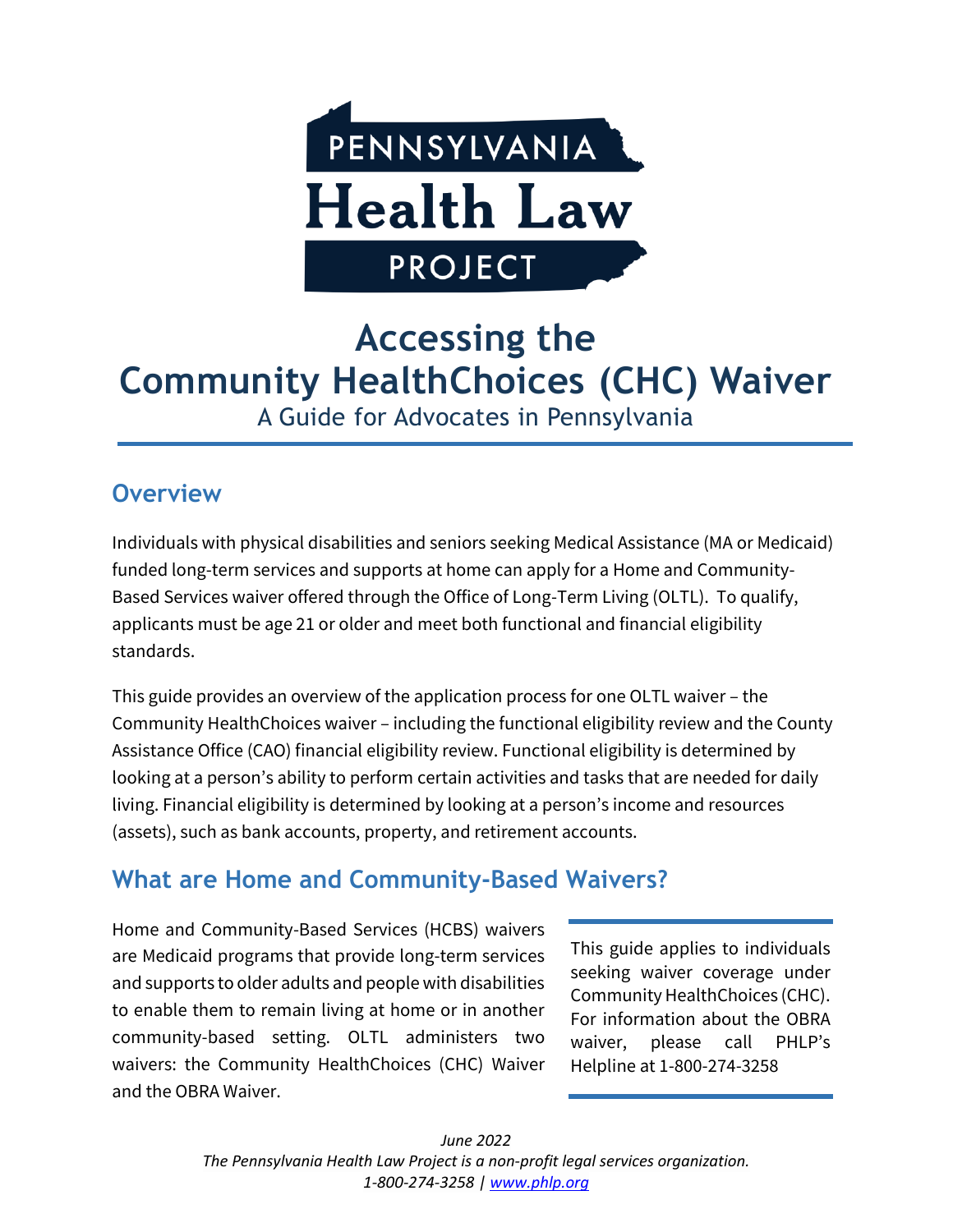Most people getting home and community-based services from an OLTL waiver are in the CHC Waiver. However, the OBRA Waiver continues to exist for some individuals who do not qualify for the CHC Waiver. This guide covers the Community HealthChoices (CHC) waiver. For information about the OBRA waiver, review the OLTL's [OBRA Waiver webpage](https://www.dhs.pa.gov/Services/Disabilities-Aging/Pages/OBRA.aspx) or call PHLP's Helpline at 1-800-274-3258 with additional questions.

When a person is found eligible for the CHC waiver, they receive both regular Medicaid benefits as well as waiver services. Behavioral health care – e.g. mental health and substance use disorder treatment – is received through a behavioral health managed care plan assigned based on county of residence. Physical health benefits, including coverage of primary care, hospital care, specialists and dental services, and home and community-based services are received through a Community HealthChoices managed care plan. There are three choices of CHC plans:

- AmeriHealth Caritas CHC (called Keystone First CHC in Bucks, Chester, Delaware, Montgomery, and Philadelphia Counites)
- Pennsylvania Health & Wellness
- UPMC Community HealthChoices

Individuals receive information about their CHC plan choices at the beginning of the waiver eligibility process and may change their plan at any time. If an individual found eligible for the CHC wavier does not choose a CHC plan, they will be automatically enrolled in one. To learn about the available CHC plans, visi[t www.enrollchc.com.](http://www.enrollchc.com/)

# **What services does the CHC waiver provide?**

The CHC waiver is offered as an alternative to nursing home or institutional care; it is for people who would otherwise qualify for nursing home care but who prefer to remain in their homes. When an individual is found eligible for the CHC waiver, they receive full Medicaid coverage as well as additional services Medicaid generally does not cover, known as waiver services or home and community-based services. Once someone is approved for the CHC waiver, a person-centered service plan (PCSP) is developed that outlines the type and frequency of waiver services the individual will receive. Here are some examples of CHC waiver services:

- Non-medical Transportation
- Personal Assistance Services
- Skilled Nursing Services
- Adult Day Health Programs
- Employment Services & Supports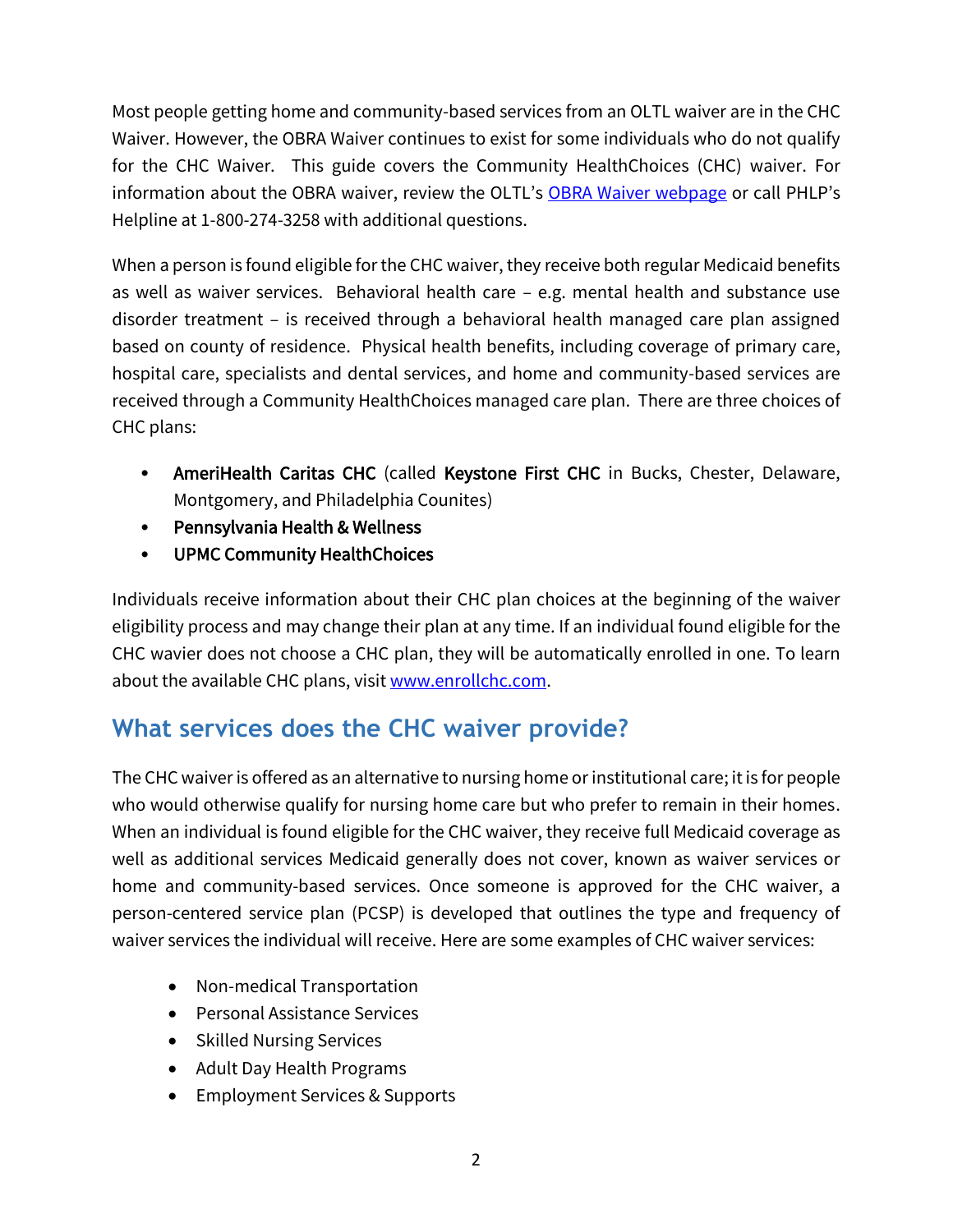- Personal Emergency Response System (PERS)
- Respite
- Home Adaptations
- Assistive Technology
- Vehicle Modifications
- And more

For a full list and description of CHC Waiver services and information on accessing services through the CHC Waiver, please review PHLP's [Person-Centered Service Planning Guide.](https://www.phlp.org/uploads/attachments/ck5ees9jc2nl9d7u80g64ftiw-pcsp-consumer-materials.pdf)

## **Who is eligible for the CHC waiver?**

To be eligible for the CHC waiver, a person must be:

- 1. At least 21 years old;
- 2. Meet the CHC waiver functional eligibility requirement; and
- 3. Meet the waiver financial eligibility requirements.

## **Is everyone enrolled in a CHC plan eligible for the waiver?**

No. The CHC waiver is part of the larger CHC Program. The CHC Program has three major components. Each CHC plan covers:

- 1. Medicaid physical health services, such as primary care and specialist visits, hospital services, dental, etc.
- 2. HCBS waiver services if eligible.
- 3. Nursing facility services if eligible.

Most people enrolled in both Medicaid and Medicare receive their Medicaid physical health services through a CHC Plan. If they wish to receive waiver services, such as personal assistance services, they must apply separately and be approved for the CHC waiver.

### **CHC Waiver Application Process Overview**

The CHC waiver application process has multiple steps and can take several months, though it should not take more than 90 days. Below is an overview of the application process.

Step 1.Contact the IEB: The Applicant contacts the Independent Enrollment Broker (IEB) at 877-550-4227 to begin the application process.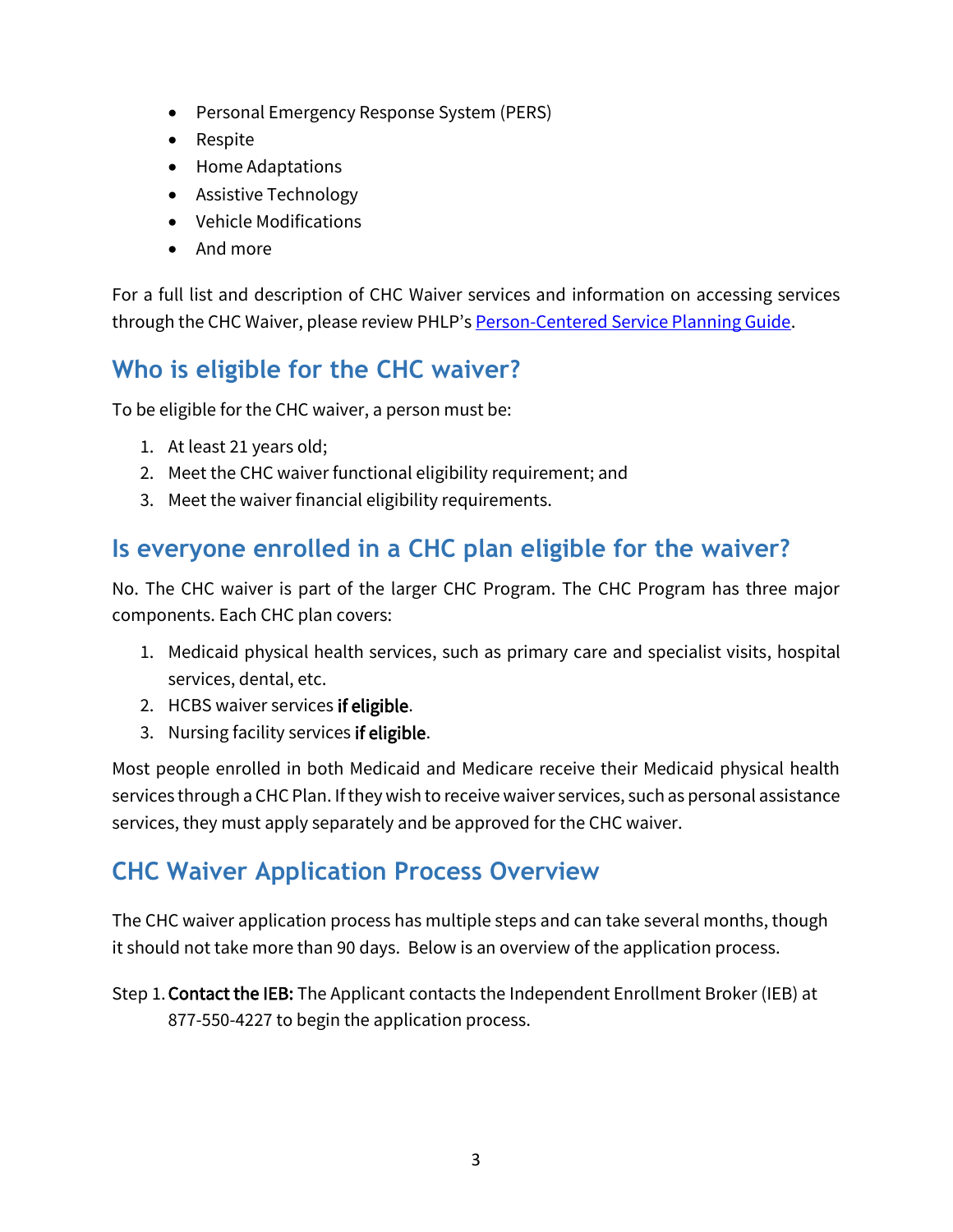Step 2.Physician Certification: The Independent Enrollment Broker sends [a Physician](https://paieb.com/doc/Physicians_Certification_Form.pdf)  [Certification form](https://paieb.com/doc/Physicians_Certification_Form.pdf) to the Applicant's doctor. The doctor should return the form to the Independent Enrollment Broker within five (5) business days. The Physician Certification asks the doctor to indicate the Applicant's diagnoses, whether the Applicant has a short- or long-term condition or disability, and the Applicant's level of care needs as one of the following:

A) Nursing Facility Clinically Eligible (NFCE),

B) Nursing Facility Ineligible (NFI), or

C) Intermediate Care Facility for Persons w/ Other Related Conditions (ICF/ORC).

#### Step 3. First In-Person Visit – the Independent Enrollment Broker Visit: Within seven (7)

business days of being contacted, the Independent Enrollment Broker makes a scheduled in-person visit with the waiver Applicant. While this and the second inperson visit usually take place in the Applicant's home, it can also occur elsewhere like

a hospital or nursing facility. At the visit, the Independent Enrollment Broker assists with the financial application for Medicaid coverage of waiver services. The waiver application may be completed on paper using the **PA 600L** or online through the **COMPASS** application. The Independent Enrollment

The waiver application may be completed on paper using the [PA](https://www.dhs.pa.gov/docs/Publications/Documents/FORMS%20AND%20PUBS%20OMAP/Medicaid%20Financial%20Eligibility.pdf)  [600L](https://www.dhs.pa.gov/docs/Publications/Documents/FORMS%20AND%20PUBS%20OMAP/Medicaid%20Financial%20Eligibility.pdf) form, or online through the [COMPASS](https://www.compass.state.pa.us/Compass.Web/Screening/SystemCompatibility?Origin=DoIQualify) website.

Broker also has the Applicant fill out other forms, explains what the CHC Waiver is, and discusses choosing a health plan that will provide services through CHC.

Step 4.Second In-Person Visit – Functional Eligibility Determination: Within ten (10) business days of the first visit, an assessor from the local Area Agency on Aging conducts an inperson assessment of the Applicant's functioning using a tool called the Functional Eligibility Determination. <sup>1</sup> The Functional Eligibility Determination consists of a series of questions used to assess the Applicant's cognition and ability to perform activities of daily living, such as dressing, transferring and toileting. The results of the Functional Eligibility Determination are submitted to the Independent Enrollment Broker. More information about waiver Functional Eligibility can be found on page 6 of this guide.

 $1$  A copy of the blank Functional Eligibility Determination tool can be found at [https://www.dhs.pa.gov/docs/Documents/OLTL/c\\_288579.pdf.](https://www.dhs.pa.gov/docs/Documents/OLTL/c_288579.pdf)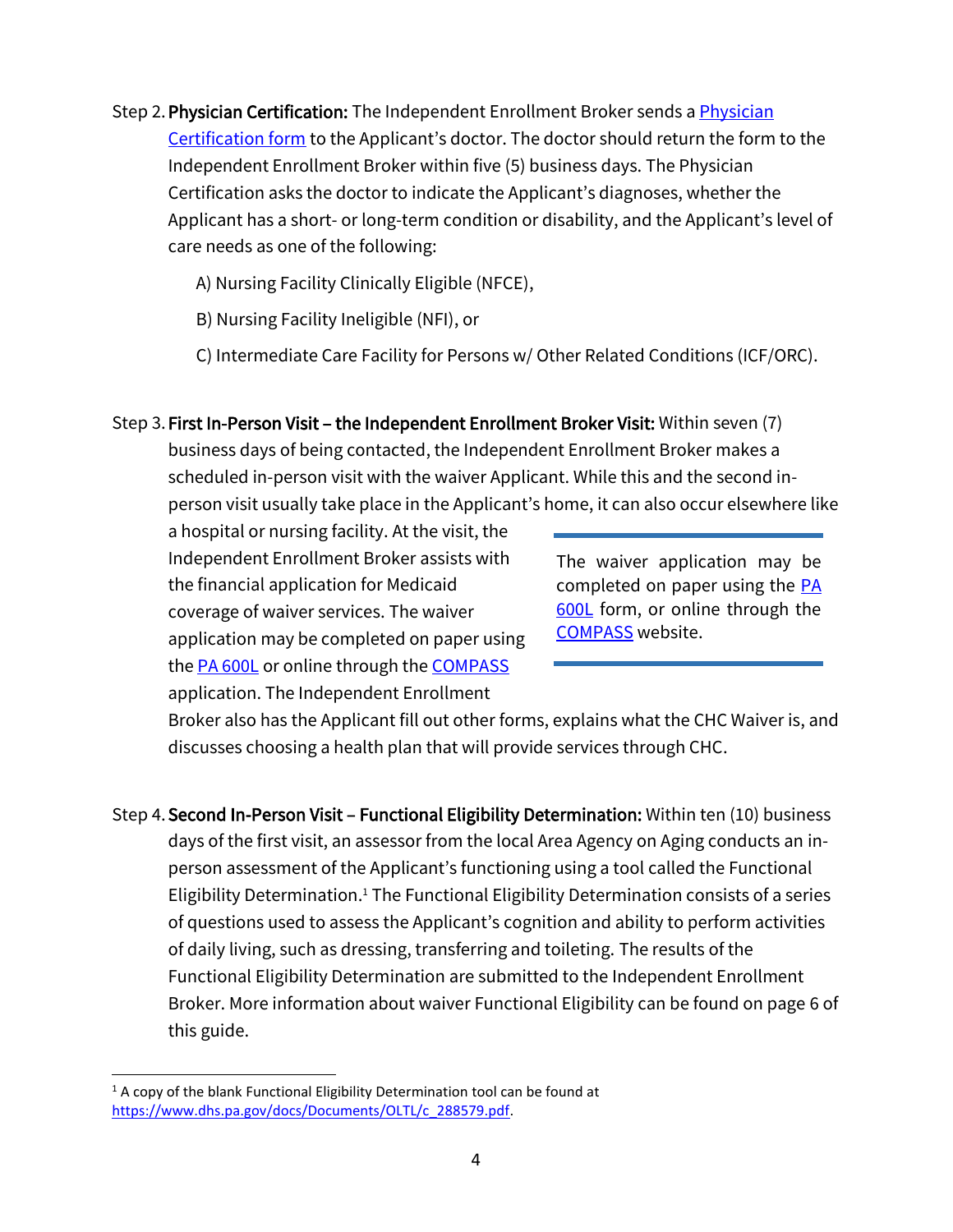- Step 5.Independent Enrollment Broker Review of Functional Eligibility: The Independent Enrollment Broker reviews the Functional Eligibility Determination results and the Physician Certification.
	- A. If both the Functional Eligibility Determination result and the Physician Certification show the Applicant's level of care need as "Nursing Facility Clinically Eligible," the Applicant is found functionally eligible for the CHC Waiver. Skip to Step 7.
	- B. If both the Functional Eligibility Determination result and the Physician Certification show the Applicant's level of care need as "Nursing Facility Ineligible," the Office of Long-Term Living sends a written notice to the Applicant informing them they are ineligible for the CHC Waiver. The notice includes information about the right to appeal that decision.
	- C. If the Functional Eligibility Determination result and the Physician Certification disagree about the Applicant's level of care need, a review by the Office of Long-Term Living Medical Director occurs. Continue to Step 6.
- Step 6.Review by the Office of Long-Term Living Medical Director (if appropriate): The Medical Director reviews the Physician Certification, Functional Eligibility Determination, and any additional medical documentation and information provided. Note that additional medical documentation or information is not requested from the Applicant. Applicants should be prepared to provide any medical information they want reviewed as part of their waiver application at the Functional Eligibility Determination assessment or ask their doctor to provide it along with the Physician Certification.
	- A. If the Medical Director determines the Applicant is Nursing Facility Clinically Eligible, the Applicant is found functionally eligible for the CHC Waiver. Continue to Step 7.
	- B. If the Medical Director determines the Applicant is Nursing Facility Ineligible, the Office of Long-Term Living sends a written notice to the Applicant informing them they are ineligible for the waiver. The notice includes information about the right to appeal that decision.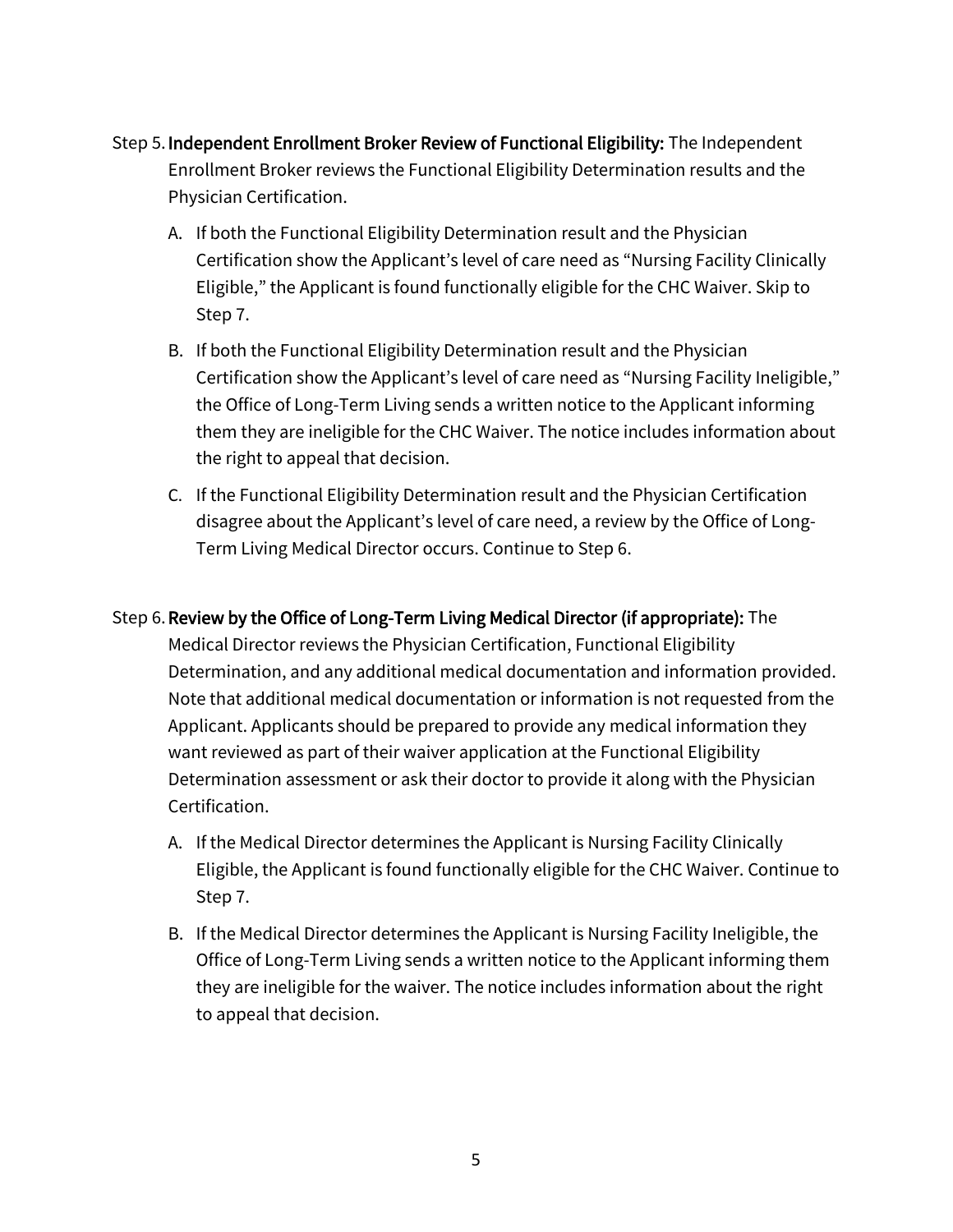- Step 7.Approval Sent to County Assistance Office: The Independent Enrollment Broker sends a form noting functional eligibility for the waiver to the Applicant's County Assistance Office.
- Step 8. County Assistance Office Financial Eligibility Review: The County Assistance Office reviews the Applicant's income and resources to determine whether they are financially eligible for the CHC Wavier. The County Assistance Office asks for proof of income and resources if that has not already been provided with the application. The County Assistance Office also reviews how the Applicant has spent their resources in the five previous years. This is done to make sure resources were not transferred so the person would be eligible for a Medicaid waiver.
	- A. If the Applicant is found financially eligible for the waiver, the County Assistance Office issues a notice to the Applicant, updates the Medicaid eligibility system, and notifies the Independent Enrollment Broker and the CHC Plan the Applicant selected. If the Applicant did not choose a CHC Plan they are auto assigned to one.
	- B. If the Applicant is found financially ineligible, the County Assistance Office sends a written notice to the Applicant informing them they are financially ineligible for the waiver. The notice includes information about the right to appeal that decision.

# **CHC Waiver Functional Eligibility**

To qualify for the CHC Waiver, individuals must be functionally eligible. A person is considered functionally eligible for the CHC Waiver if their medical condition(s) coupled with their level of care needs make them Nursing Facility Clinically Eligible (NFCE).

Together, the Functional Eligibility Determination (FED)<sup>2</sup> and the *[Physician Certification](https://paieb.com/doc/Physicians_Certification_Form.pdf)* are used to determine if someone is Nursing Facility Clinically Eligible. If a person is not found to be Nursing Facility Clinically Eligible, they will not be eligible for the CHC Waiver.

A person is considered Nursing Facility Clinically Eligible if the following criteria are met:

1. The individual has an illness, injury, disability, or medical condition diagnosed by a physician;

 $2$  For additional details on how to understand and interpret the Functional Eligibility Determination tool, review the PA Bulletin [implementing the FED](https://www.dhs.pa.gov/docs/Publications/Documents/FORMS%20AND%20PUBS%20OLTL/c_288578.pdf) and its attachments: the [FED](https://www.dhs.pa.gov/docs/Publications/Documents/FORMS%20AND%20PUBS%20OLTL/c_288579.pdf)  [tool](https://www.dhs.pa.gov/docs/Publications/Documents/FORMS%20AND%20PUBS%20OLTL/c_288579.pdf) and the **FED** translation matrix.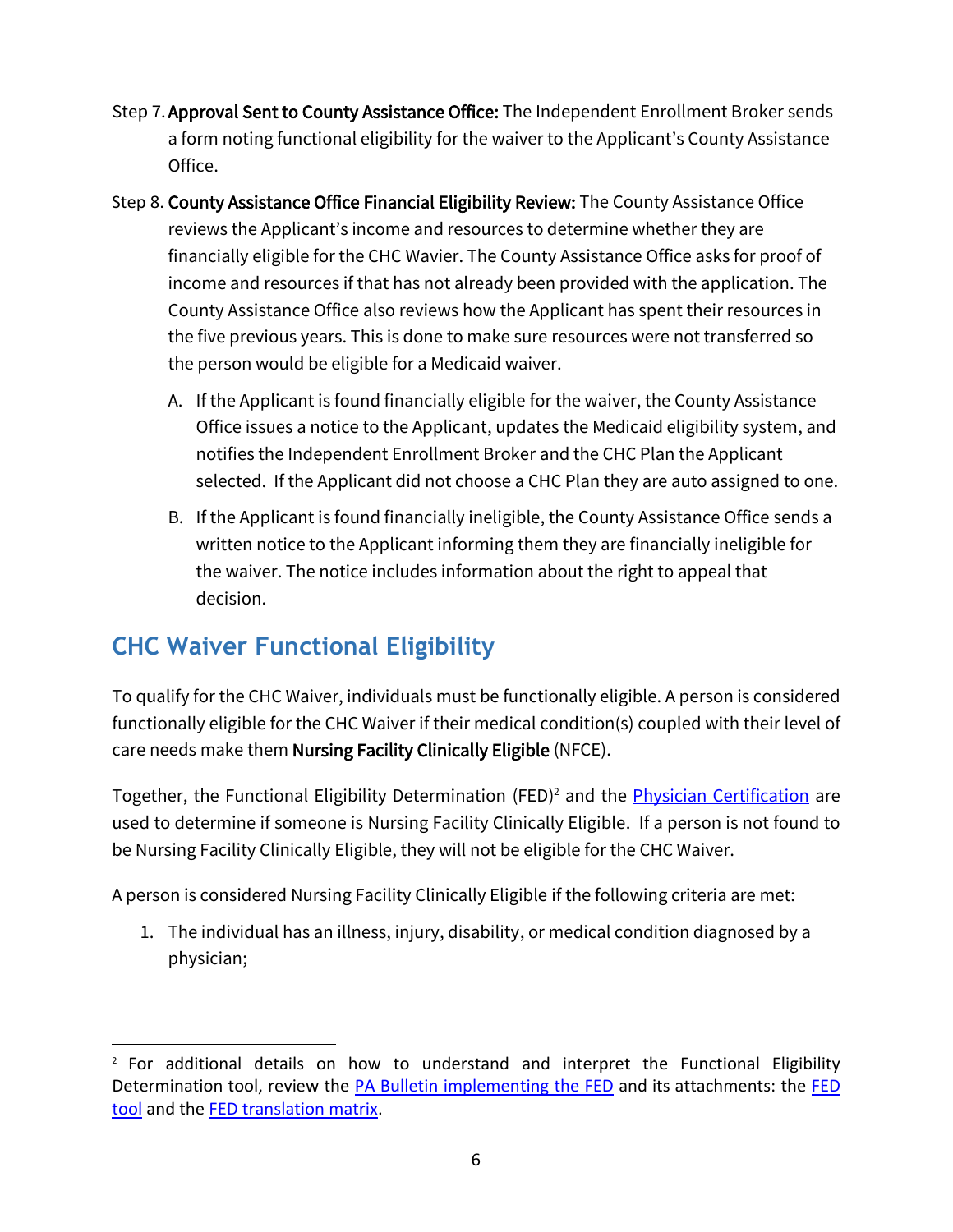- 2. Because of the illness, injury, disability or medical condition, the individual requires care and services above the level of room and board. The care and services needed must be EITHER:
	- a. Skilled nursing or rehabilitation services consistent with those covered by the Medicare Program; OR
	- b. Health-related care and services that are needed and provided on a regular basis in the context of a planned program of health care and management and were previously available only through institutional facilities. This includes individuals who need personal care assistance with activities of daily living to live in a community setting and who would be institutionalized in a nursing facility without those services; and
- 3. A physician certifies that the individual is Nursing Facility Clinically Eligible.

In practice, the FED conducted by the Area Agency on Aging is used as a proxy for determining whether the care and services an applicant needs meet the nursing facility clinical eligibility standard described in number 2, above.

To be considered Nursing Facility Clinically Eligible using the FED, a person's FED results should show that, based on the last three days, they either:

1. Need hands-on assistance to perform three or more activities of daily living (bathing, personal hygiene, dressing, walking/locomotion, toilet use/ transfer, or eating)<sup>3</sup>, are bed bound, frequently or always incontinent of bowel, or in a coma.

#### OR

- 2. Meet 3 or more of the following criteria:
	- a. Need hands-on assistance to perform two activities of daily living (bathing, personal hygiene, dressing, walking/locomotion, toilet use/ transfer, or eating)<sup>4</sup>,
	- b. Are minimally to severely cognitively impaired,
	- c. Have memory problems,
	- d. Experience disordered thinking or awareness,

<sup>&</sup>lt;sup>3</sup> Need for assistance with activities such as meal preparation, shopping, and housekeeping are not considered in determining whether someone is NFCE using the FED.

<sup>4</sup>Need for assistance with activities such as meal preparation, shopping, and housekeeping are not considered in determining whether someone is NFCE using the FED.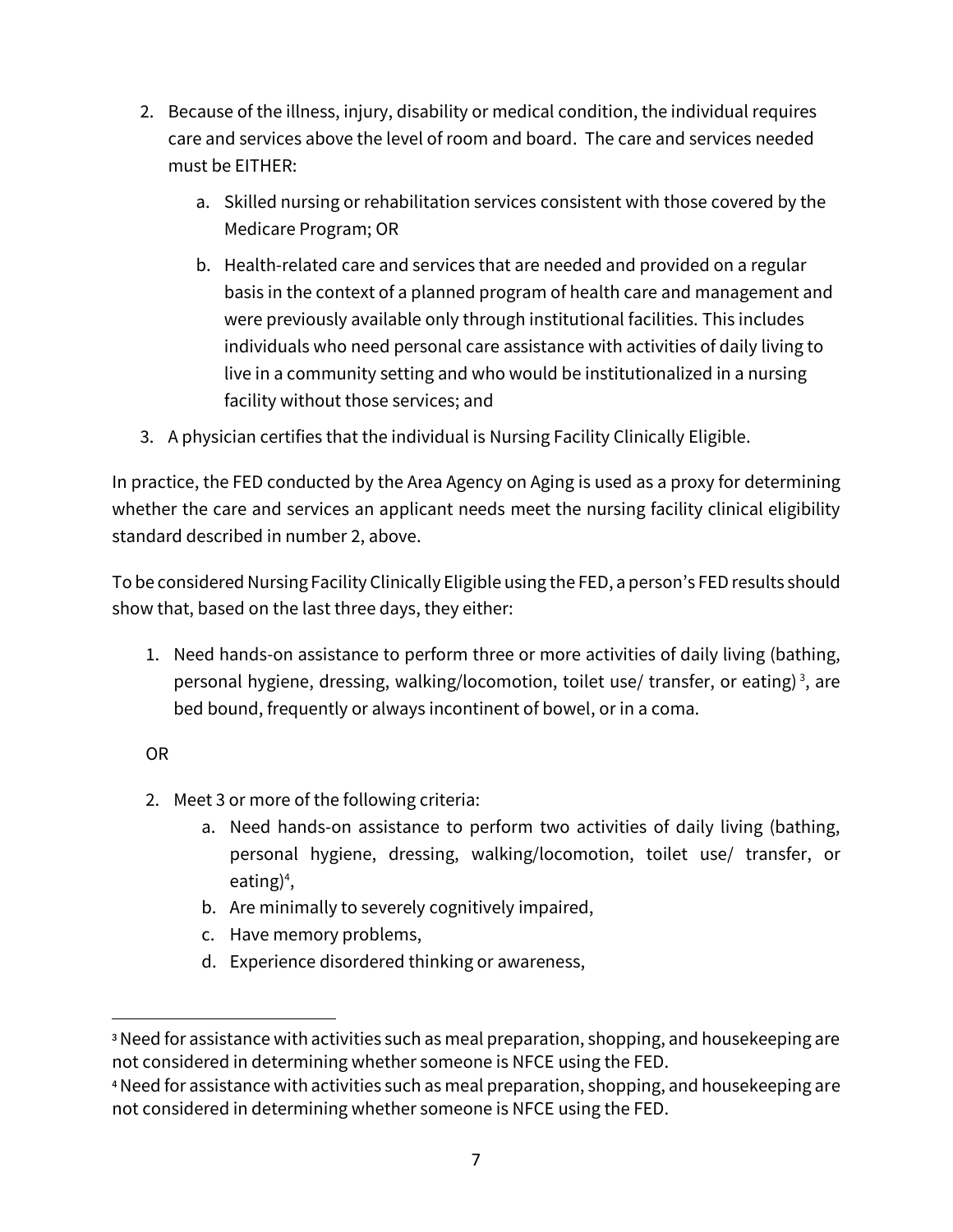- e. Have behavioral symptoms (wandering, verbally abusive, physically abusive, or socially inappropriate/disruptive behavior),
- f. Use a wheelchair or scooter, or
- g. Need maximum or total assistance managing medications.

Notably, the FED's formula inappropriately does not consider skilled or rehabilitation needs when determining nursing facility clinical eligibility. The formula also does not consider a need for supervision or cueing/prompting to complete activities of daily living, which could result in someone with a cognitive impairment, such as a brain injury, being denied waiver services. Applicants with skilled needs, a need for supervision and/or cueing to perform activities of daily living and those whose FED does not correctly capture their functional and needs should consider appealing the waiver denial and contacting PHLP for assistance. See the "Appeals" section below for more information.

## **Waiver Financial Eligibility**

In addition to being functionally eligible (i.e., nursing facility clinically eligible) for the CHC waiver, an individual must be found financially eligible for waiver services. The financial eligibility determination looks at both income and resources (assets). It also looks at how resources were used in the past five years. All Pennsylvania waivers, including the CHC waiver, use the same financial eligibility criteria.

#### **Income**

The income limit for Medicaid waivers is 300% of the Federal Benefit Rate. In 2022, that amount is \$2,523 per month. Only the income of the individual applicant is counted; a spouse's income does not count toward this limit. Unlike other categories of Medicaid, there are rarely deductions or disregards from income for waivers, which means an individual's gross income will be counted toward this limit.

#### Waiver Income Limit (2022):

300% of the Federal Benefit Rate (\$2,523 per month).

If an applicant's income is over the limit, it may still be possible for them to qualify for the waiver through the Medical Assistance for Workers with Disabilities (MAWD) program, discussed below, or by setting up a trust for the excess income. For information on using an income trust, review PHLP's factsheet, **[Accessing Home and Community-Based](https://www.phlp.org/uploads/attachments/cl26g99dcbwg4gqu8uvtb6gx7-accessing-home-and-community-based-services-when-income-is-too-high-2022.pdf) Services When** [Income Appears Too High.](https://www.phlp.org/uploads/attachments/cl26g99dcbwg4gqu8uvtb6gx7-accessing-home-and-community-based-services-when-income-is-too-high-2022.pdf)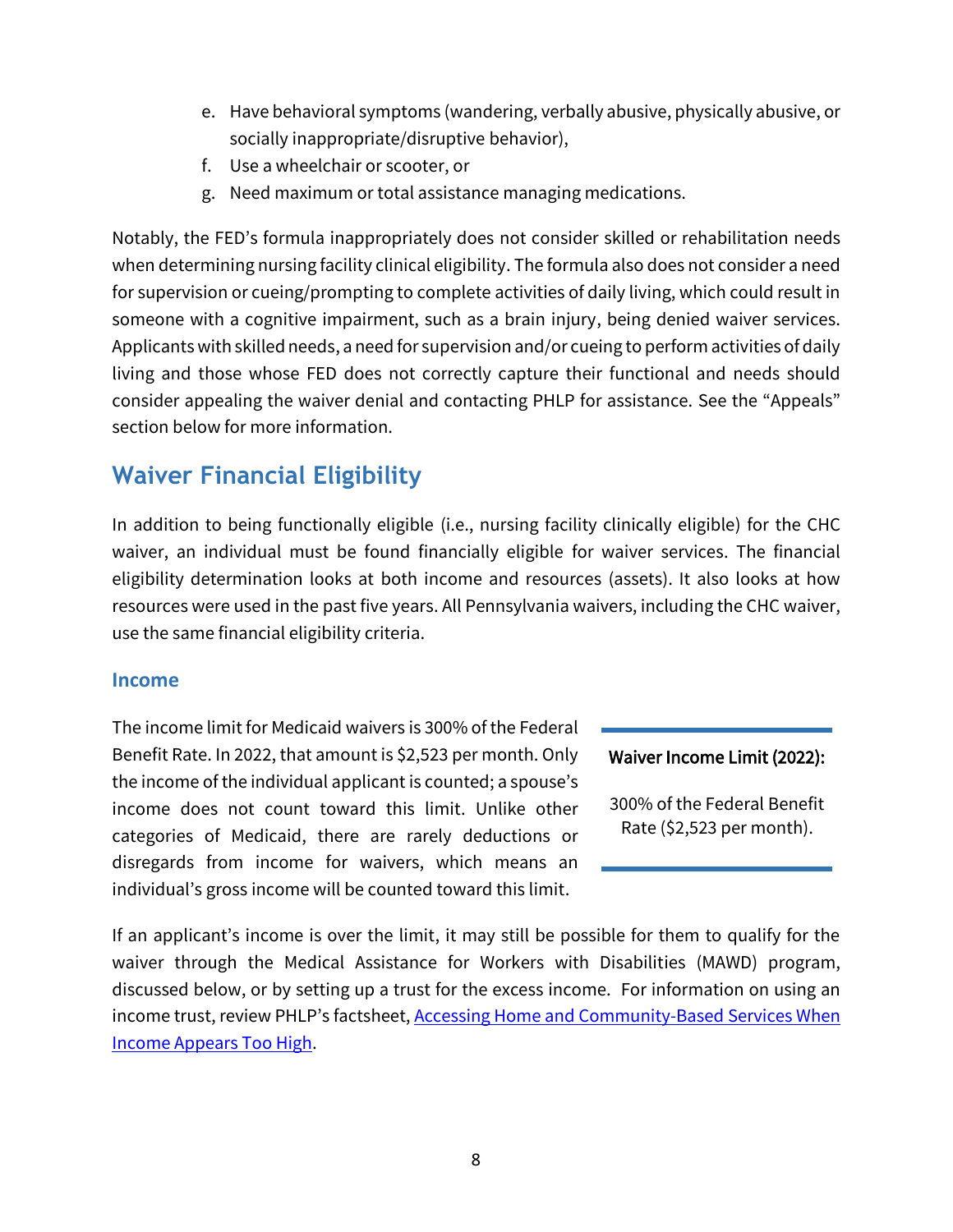#### **Resources**

The resource (or asset) limit for waivers depends on whether the applicant is married or single, and whether they have children under age 21 living with them.

- Unmarried applicants have a resource limit of \$8,000.
- Applicants who live with their child(ren) under age 21 do not have a resource limit.
- If an applicant is married, the resources of the spouse also count, and the couple's resources are combined. The amount of combined resources the couple may keep is calculated by the County Assistance Office using a spousal impoverishment formula. Under the formula, a couple can keep at least \$27,480 (in 2022) in resources, sometimes more, plus \$8,000.

Not all resources are counted – some are excluded. For example, the following resources are not counted when determining eligibility for the waiver:

- The home in which the Applicant lives
- One motor vehicle
- Irrevocable burial accounts
- Life insurance that does not accumulate a cash value
- The non-applying spouse's pension/retirement account

For a full list of excluded resources see **Section 440.6, [DHS Long Term Care Handbook.](http://services.dpw.state.pa.us/oimpolicymanuals/ltc/440_Resources/440_6_Resource_Exclusions.htm)** 

Applicants with significant assets beyond the home they live in should contact an elder law attorney for advice about how to properly handle excess resources.

#### **Other Information About Financial Eligibility**

Lookback Period: There is a 5-year "lookback" period to see if the individual applying for a waiver or their spouse transferred – sold or gave away – resources for less than fair market value. For example, if someone owned a house valued at \$100,000 and they sold it to their grandchild for \$1, they transferred a resource for less than fair market value.

The County Assistance Office will review the Applicant's and their spouse's tax returns, bank and other financial records for the five-year lookback period and may ask how resources and cash were disposed of when it is not clear from the records. In situations where someone is found to have sold or given away resources for less than fair market value, they may be ineligible for waiver services for a period of time. The length of this "penalty period" depends on the amount of resources that were transferred for less than fair market value. If a penalty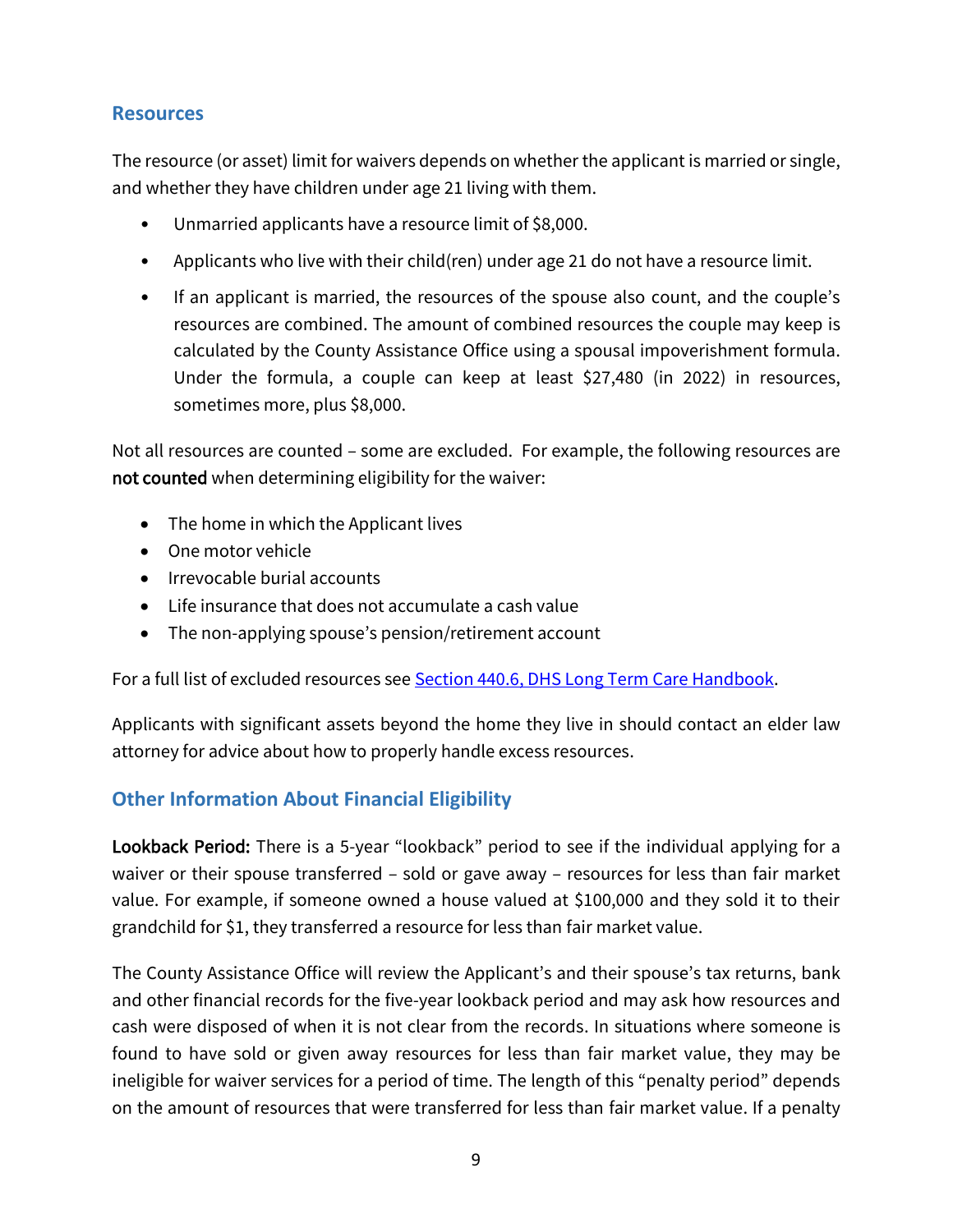period is imposed, the Applicant will have a chance to appeal to show that the transfer should not be considered. They may also apply for an undue hardship to waive the penalty period.

Please note that the transfer of asset rules are complex. For advice, contact the PHLP Helpline or, for significant assets, an elder law attorney specializing in Medicaid planning. A local elder law attorney may be found using [this search tool.](https://www.naela.org/Web/Members_Tab/Chapter_Custom_FAL/PA_FAL.aspx)

Medical Assistance for Workers with Disabilities (MAWD) and Waiver Eligibility: Under a special rule, an individual who works and meets the requirements for Medical Assistance for Workers with Disabilities (MAWD), which has higher income and resource limits than waivers, can

receive waiver services if they also meet the functional eligibility requirements of a waiver program. This is important for individuals who are over the waiver income or resource limit but rely on Medicaid coverage and waiver services to work. Someone enrolled in MAWD who is seeking waiver services will still have their past use of resources reviewed as discussed above. For additional information review PHLP's [MAWD](https://www.phlp.org/uploads/attachments/ckpftlwq7c2dl8cu8jtq0pkis-medical-assistance-for-workers-with-disabilities-mawd-a-guide-to-eligibility-2021.pdf) Guide.

Some people who are over the income limit for the waiver can still qualify for waiver coverage if they meet the functional eligibility criteria for waiver and the financial eligibility criteria for MAWD (which has a higher income limit than waiver)!

**Estate Recovery:** Pennsylvania can attempt to recover the costs of nursing home care, home and community-based services, and related hospital and prescription costs from a Medicaid recipient's estate after they die. This only applies to individuals age 55 and older who receive long-term care services through a waiver or in a nursing home. It may not apply to everyone's situation. Before pursuing estate recovery, the state will consider factors such as:

- How much the estate is worth,
- Whether there are dependents/a spouse still living in the recipient's house, and
- Whether someone qualifies for a "hardship waiver."

Waiver Applicants wishing to protect their assets from possible estate recovery should contact a private elder law attorney.

### **Appeals**

Individuals have the right to appeal when a CHC waiver application is denied – either based on functional criteria or financial criteria – and when their existing CHC waiver is stopped. Individuals also have the right to appeal when the services they are getting or request through their CHC Plan are denied, reduced, changed, or stopped. Below is information on appealing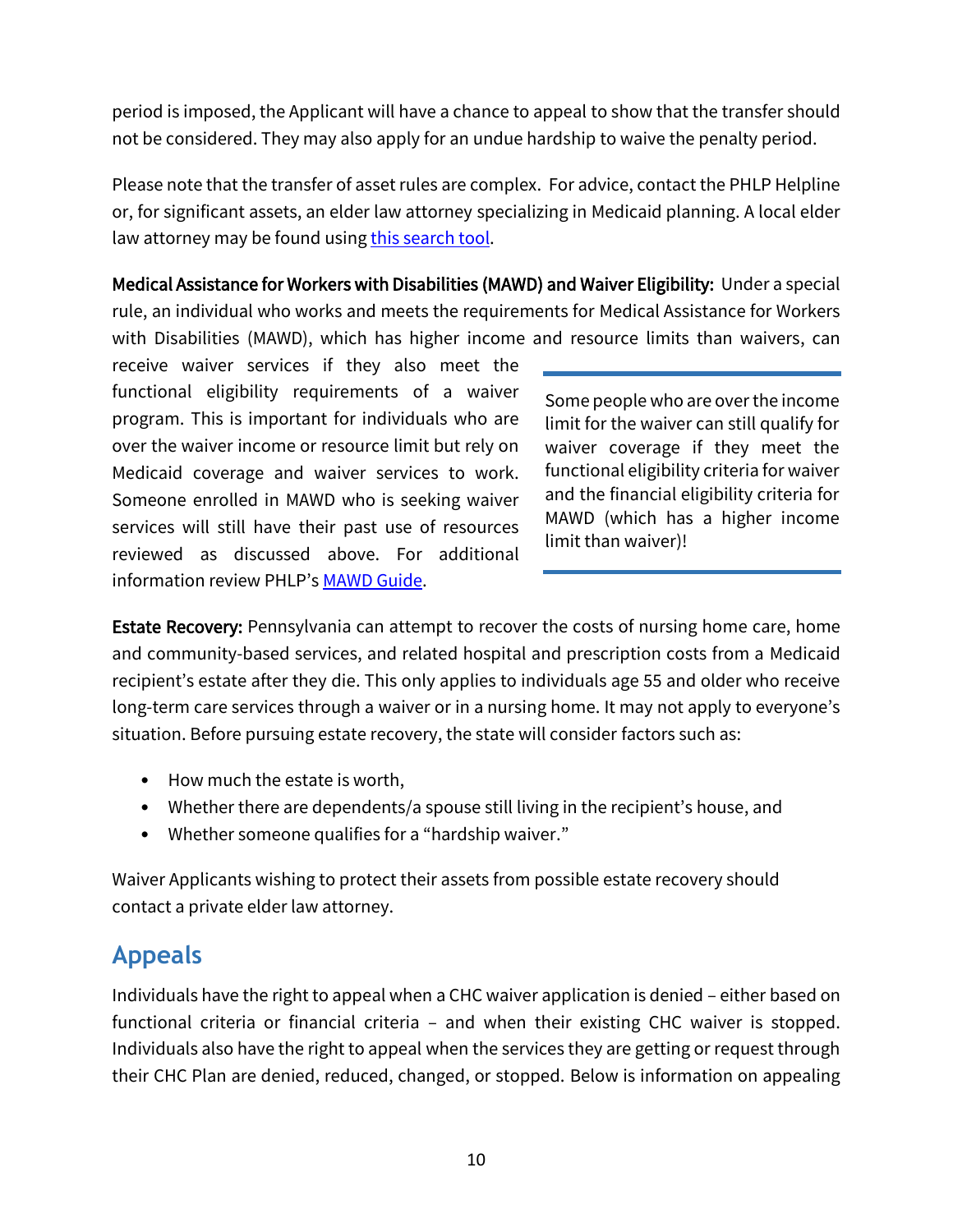CHC waiver eligibility denials or terminations. For information on appealing services denials by CHC Plans, review PHLP's fact sheet, [How to Appeal a Denial in Community HealthChoices.](https://www.phlp.org/uploads/attachments/ck34hv57j073z5qu8qjnavkby-chc-appeals-factsheet-updated-02-2019.pdf)

All appeals regarding CHC waiver eligibility are heard through the Department of Human Services (DHS) Fair Hearing process. Individuals must receive written notice if their CHC Waiver application is denied. If existing CHC waiver coverage is being terminated, the individual must get a notice **before** the coverage ends.

Eligibility appeal requests must be made in writing and filed within 30 days of the date of the denial notice, or within 15 days to keep waiver services in place while the appeal moves forward.

The denial notice includes information about appeal rights and instructions for filing the appeal. The "Fair Hearing Form" or "Request to Appeal" form included with the denial notice should be used to file the appeal. If possible, the appeal should be sent certified mail and a copy of the mailing receipt with tracking information should be saved as proof the appeal was mailed timely. A copy of the appeal request should be kept as well. If an individual does not have the appeal form, an appeal may be filed using a letter instead. Call PHLP's Helpline for further assistance.

After an appeal is filed, DHS will schedule a hearing in person or by phone depending on the individual's preference noted on the appeal request form. During the fair hearing, an administrative law judge will review the case and later issue a decision upholding or overturning the waiver denial or termination. In appeals related to functional eligibility for the CHC wavier, the administrative law judge may order that a new functional eligibility determination be performed.

If the administrative law judge upholds the CHC Waiver denial or termination, an individual can request "reconsideration" from the Secretary of the Department of Human Services and/or appeal to Commonwealth Court.

For advice or assistance with a CHC Waiver appeal, please contact PHLP's Helpline at 1-800-274- 3258.